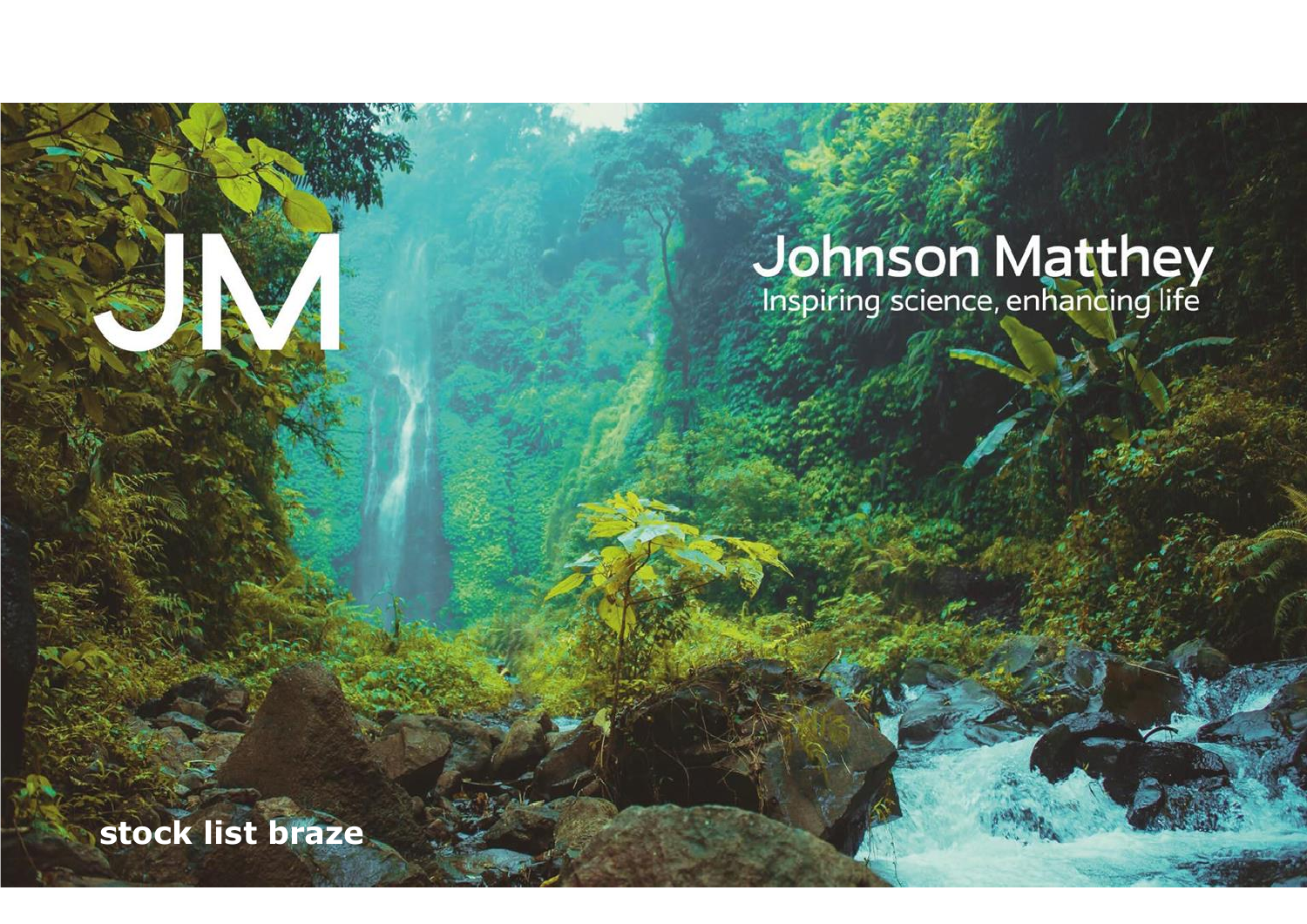

## **0.25mm round wire**

| CHF/g             | thickness item number |        |
|-------------------|-----------------------|--------|
| Au 750 3N         | 0.25                  | 5.1834 |
| Au 750 4N         | 0.25                  | 5.3237 |
| Au 750 5N         | 0.25                  | 5.3097 |
| <b>Au 750 WG</b>  | 0.25                  | 5.3262 |
| Au 760 WG Ni 0.25 |                       | 5.0040 |
| <b>Pt 950 Ru</b>  | 0.25                  | 5.3150 |
| Ag 925            | 0.25                  | 5.0002 |

Brandenberger AG CH 8052 Zürich [www.johnson-matthey.ch](http://www.johnson-matthey.c/)

Johnson Matthey & Glatttalstrasse 18, Postfach Tel: +41 44 307 19 70 info@matthey.com

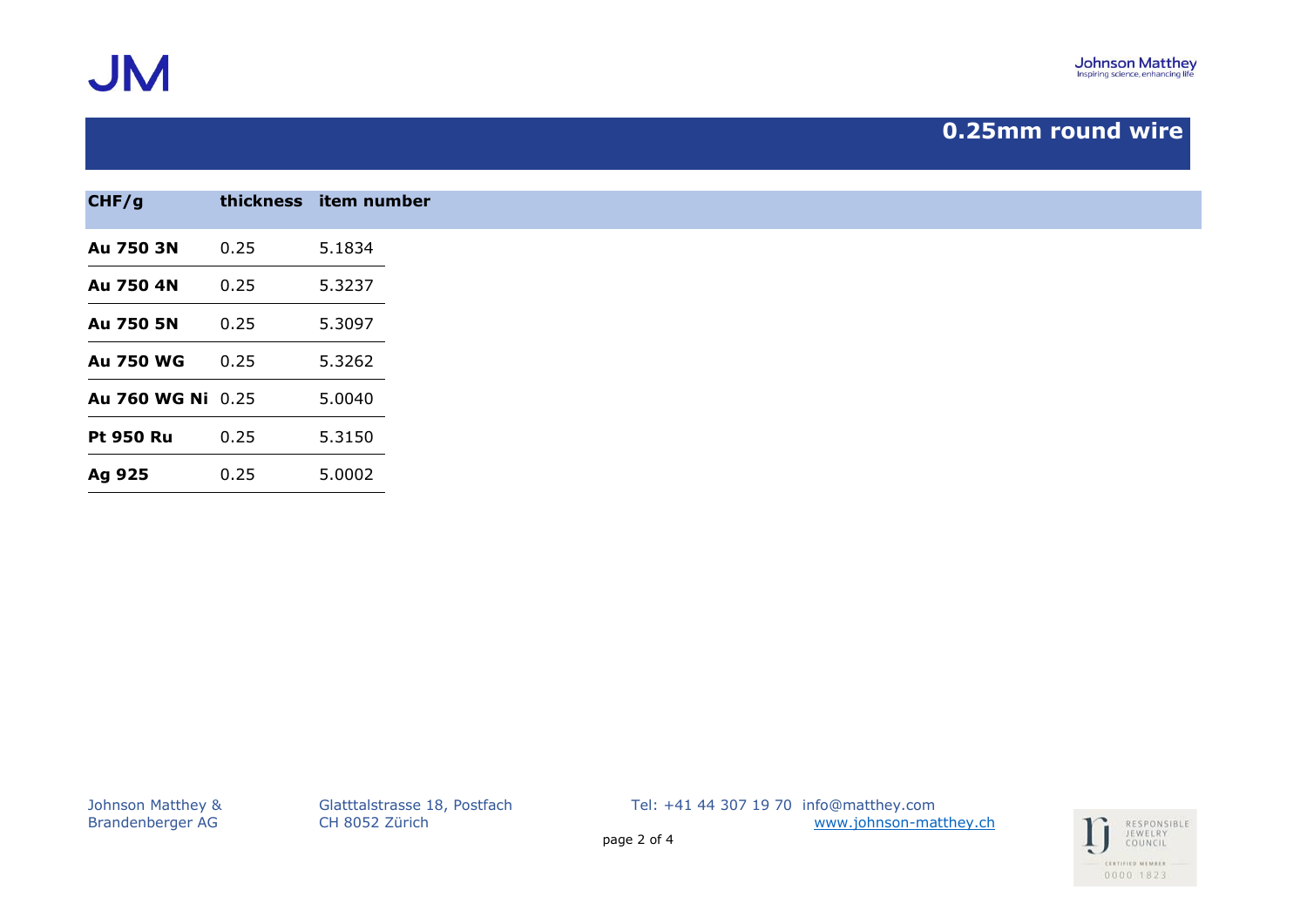

## **brazures**

|                       | item number | melting range |
|-----------------------|-------------|---------------|
| <b>Au 750 3N</b> soft | 5.1182      | 710 - 750     |
| Au 750 3N medium      | 5.1183      | 730 - 765     |
| <b>Au 750 3N</b> hard | 5.1184      | 760 - 820     |
| Au 917                | 5.1567      | $865 - 890$   |
| <b>Au 500 WG soft</b> | 5.1185      | $690 - 710$   |
| Au 588 WG medium      | 5.1186      | $705 - 720$   |
| Au 750 WG medium      | 5.3093      | $835 - 885$   |
| <b>Au 750 WG</b> hard | 5.3092      | $950 - 1010$  |
| <b>Au 750 5N</b> soft | 5.1234      | 690 - 790     |
| Au 750 5N medium      | 5.1200      | $690 - 815$   |

Johnson Matthey & Glatttalstrasse 18, Postfach Tel: +41 44 307 19 70 info@matthey.com Brandenberger AG CH 8052 Zürich [www.johnson-matthey.ch](http://www.johnson-matthey.c/)